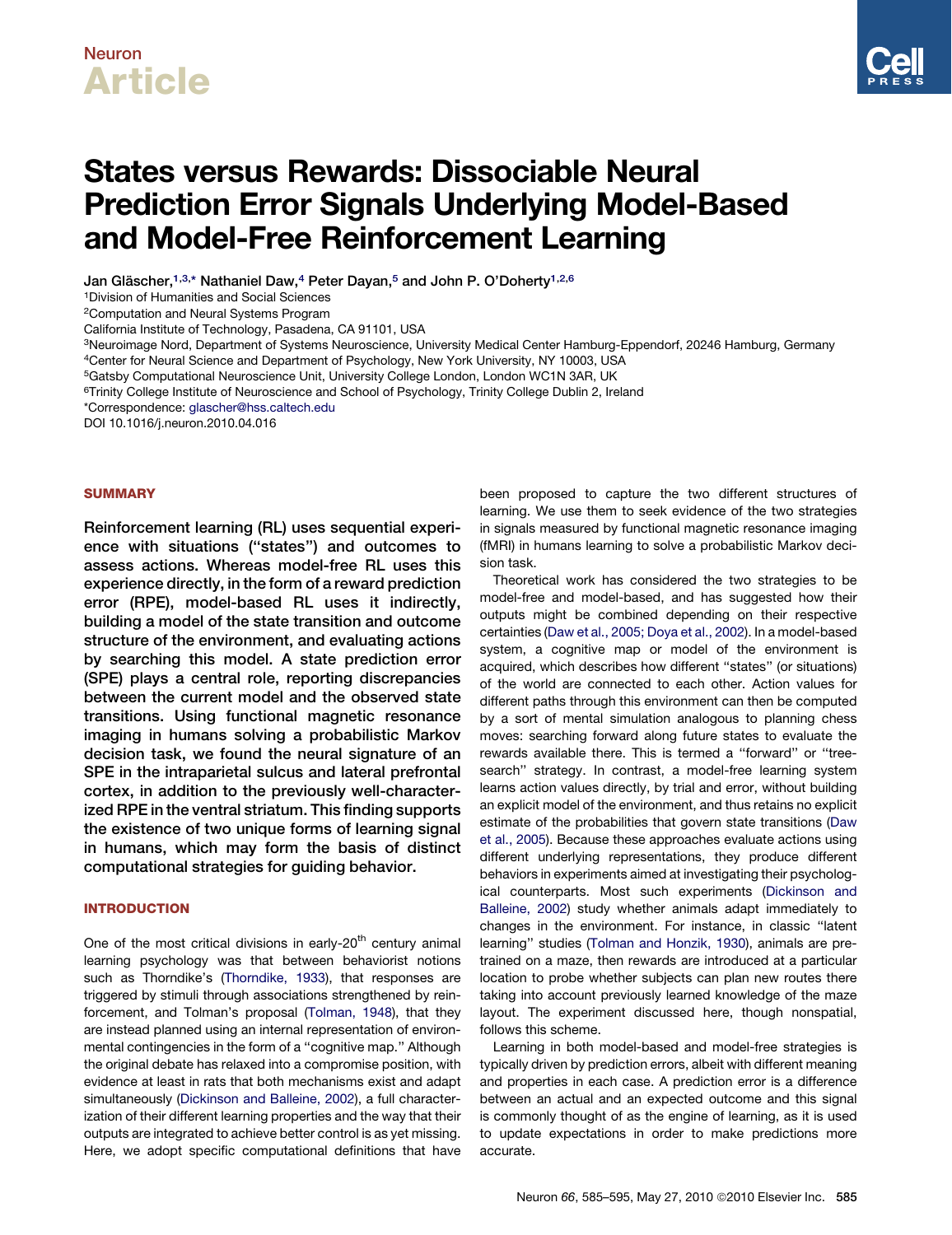# Reward and State Prediction Errors in Humans

# Neuron

<span id="page-1-0"></span>

In the case of model-free learning, this error signal (called the reward prediction error, RPE) amounts to the difference between the actual and expected reward at a particular state. In the context of reinforcement learning (RL), this error signal is used to learn values for action choices that maximize expected future reward [\(Sutton and Barto, 1998\)](#page-10-0). An abundance of evidence from both single-unit recordings in monkeys [\(Bayer and](#page-9-0) [Glimcher, 2005; Schultz, 1998; Schultz et al., 1997](#page-9-0)) and human fMRI [\(D'Ardenne et al., 2008](#page-9-0)) suggests that dopaminergic neurons in the ventral tegmental area and substantia nigra pars compacta exhibit a response pattern consistent with a modelfree appetitive RPE. Furthermore, BOLD signals in the ventral striatum (vStr) show response properties consistent with dopaminergic input ([Delgado et al., 2000, 2008; Knutson et al.,](#page-9-0) [2001, 2005\)](#page-9-0), most notably correlating with RPEs [\(Haruno and](#page-10-0) [Kawato, 2006; McClure et al., 2003; O'Doherty et al., 2003\)](#page-10-0).

#### Figure 1. Task Design and Experimental Procedure

(A) The experimental task was a sequential twochoice Markov decision task in which all decision states are represented by fractal images. The task design follows that of a binary decision tree. Each trial begins in the same state. Subjects can choose between a left (L) or right (R) button press. With a certain probability (0.7/0.3) they reach one of two subsequent states in which they can choose again between a left or right action. Finally, they reach one of three outcome states associated with different monetary rewards (0¢, 10¢, and 25¢). (B) The experiment proceeded in two fMRI scanning sessions of 80 trials each. In the first session, subject choices were fixed and presented to them below the fractal image. However, subjects could still learn the transition probabilities. Between scanning sessions subjects were presented with the reward schedule that maps the outcome states to the monetary payoffs. This mapping was rehearsed in a short choice task. Finally, in the second scanning session, subjects were free to choose left or right actions in each state. In addition, they also received the payoffs in the outcome states.

Model-based action valuation requires predicting which state is currently expected, given previous states and/or choices. These expectations can be learned using a different prediction error, called the state prediction error (SPE), which measures the surprise in the new state given the current estimate of the state-action-state transition probabilities. The central questions for the current study are whether the human brain computes the SPE as well as the RPE, and, if so, what the different neural signatures of these two signals are. One indication that the brain may compute SPEs is that neural signals marking gross viola-

tions of expectations have long been reported, particularly using EEG [\(Courchesne et al., 1975; Fabiani and Friedman, 1995](#page-9-0)) and EEG in combination with fMRI [\(Opitz et al., 1999; Strobel et al.,](#page-10-0) [2008\)](#page-10-0). Unlike the prediction error signals associated with dopamine activity, which are largely reward-focused and associated with model-free RL [\(Holroyd and Coles, 2002\)](#page-10-0), these respond to incorrect predictions of affectively neutral stimuli. Here, we study quantitatively how state predictions are learned, and seek trial-by-trial neural signals that reflect the dynamics of this learning.

We designed a probabilistic sequential Markov decision task involving choices in two successive internal states, followed by a rewarded outcome state (see [Experimental Procedures\)](#page-7-0). The task has the structure of a decision tree, in which each abstract decision state is represented by a fractal image (Figure 1A). In each trial, the participants begin at the same starting state and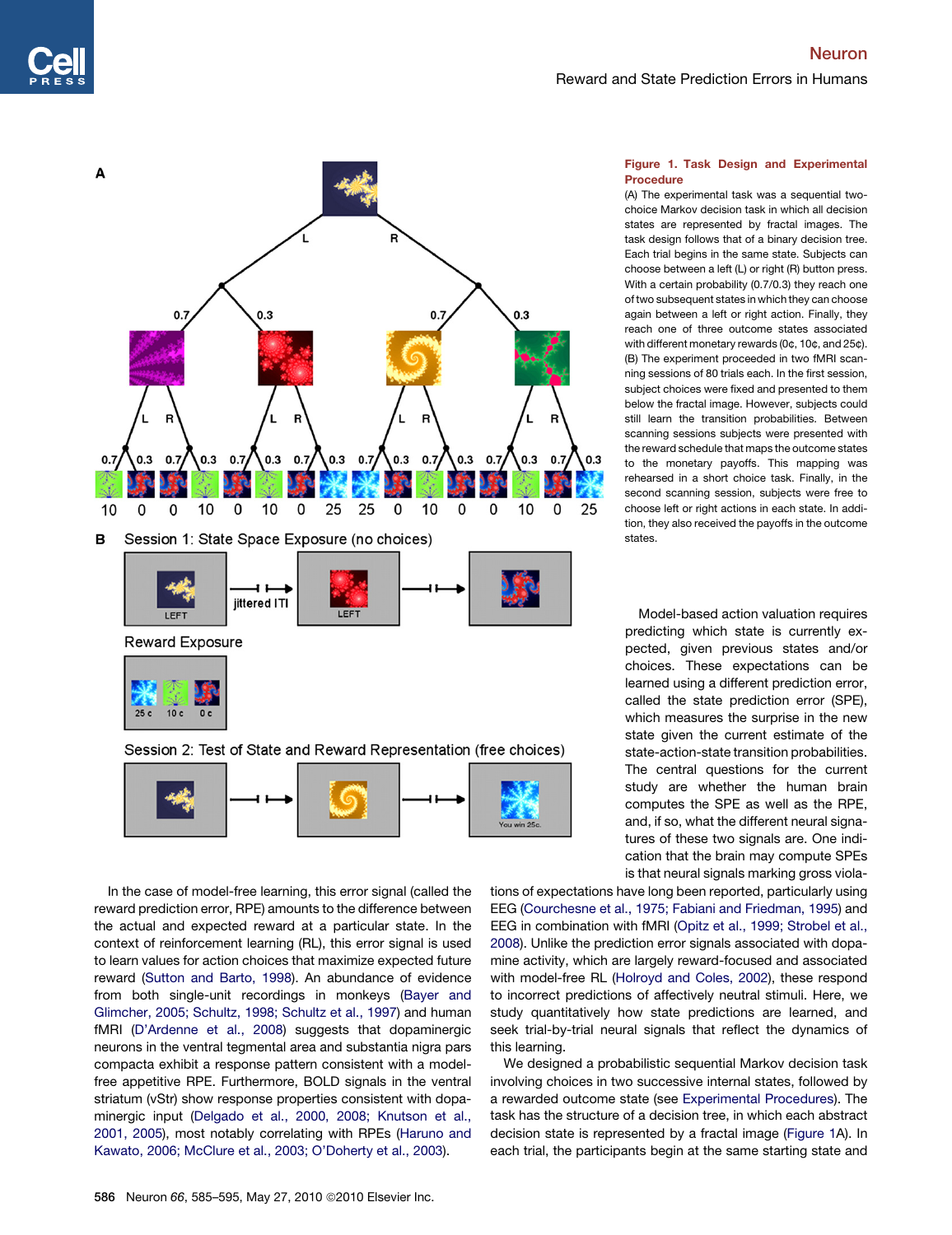<span id="page-2-0"></span>

#### Figure 2. Theoretical Model for Data Analysis

We used both a model-free SARSA learner and a model-based FORWARD learner to fit the behavioral data. SARSA computes an RPE using cached values from the previous trials to update state-action values. The FORWARD learner, on the other hand, learns a model of the state space  $T(s, a, s')$  by means of a SPE, which is then used to update the state transition matrix. Action values are derived by maximizing over the expected value at each state. In session 2, a HYBRID learner computes a combined action value as an exponentially weighted sum of the action values for the SARSA and FORWARD learner. The combined action value is then submitted to softmax action selection (see [Experimental Procedures](#page-7-0) for details).

choose between a left or right button press. Probabilistically, they reach one of two subsequent states, each of which presents another choice between a left or right action. Finally, they reach one of three probabilistic outcome states providing a reward of 0¢, 10¢, or 25¢.

In order to dissociate SPEs and RPEs, volunteers were first exposed to just the state space in the absence of any rewards, much as in a latent learning design. This provides a pure assessment of an SPE. Further, to ensure adequate and equivalent experience, all choices in the first scanning session were instructed; subjects only had to register them with the respective button press ([Figure 1B](#page-1-0)). The instructed choices in session 1 were created so as to reflect the underlying transition probabilities of the decision tree exactly, albeit in a randomized order. Next, during a break, the subjects were told the reward contingencies and rehearsed the reward mapping with a simple choice task (see [Supplemental Experimental Procedures](#page-9-0), available online). Finally, in the second scanning session, they were able to make choices on their own to gain rewards at the outcome states ([Figure 1](#page-1-0)B).

We hypothesized that participants would acquire knowledge about the transition probabilities during session 1, despite the absence of any rewarding outcomes. This state knowledge

can therefore be only acquired through model-based learning, potentially updated via an SPE. Behaviorally, such knowledge is ''latent'' during the first session and its presence or absence can only be revealed subsequently when employed to guide choices toward reward. However, we sought *neural* evidence of state expectation formation during initial training. Specifically, we expected to see correlates of SPEs, perhaps in the lateral prefrontal cortex (latPFC), an area which has previously been suggested to be involved in model-based RL ([Samejima and](#page-10-0) [Doya, 2007\)](#page-10-0). We hypothesized that such signals would be distinct from neural RPEs, which are often reported in the vStr [\(Haruno and Kawato, 2006; McClure et al., 2003; O'Doherty](#page-10-0) [et al., 2003; Seymour et al., 2004\)](#page-10-0).

# RESULTS

## Behavioral Assessment of State-Based Learning

We first assessed the participants' performance at the beginning of the free-choice session, as a simple test of whether they were able to make optimal choices by combining the knowledge they acquired about state transitions and reward contingencies. In terms of the two learning approaches described above, this would be possible with model-based, but not model-free, learning, because the latter focuses exclusively on predicting rewards without building a model of the environment and therefore learns nothing during session 1. If, in accordance with the model-based theory, the subjects were able to combine their knowledge of the state space with the reward information presented prior to session 2, their first choice in session 2 would be better than chance. Indeed, of all 18 subjects, 13 chose R (the optimal choice) and 5 chose L in state 1 in the very first trial of session 2 ( $p < 0.05$ , sign-test, one-tailed), indicating that their choice of behavior cannot be completely explained by traditional model-free reward learning theory.

## Computational Models of Model-Free and Model-Based Learning

In order to assess the behavioral and neural manifestations of state and reward learning more precisely, we formalized the computational approaches described above as trial-by-trial mathematical models. Based on recent empirical support [\(Morris et al., 2006\)](#page-10-0), we used a variant of model-free RL, the so-called *SARSA learner* (state-action-reward-state-action) for implementing value learning via an RPE. By contrast, our model-based *FORWARD learner* learned a state transition model via an SPE (see Figure 2 and [Experimental Procedures\)](#page-7-0), and used this to evaluate actions. In the second session, the mean correlation of these prediction error signals from both models was -0.37 (±0.09 SD) across all subjects. (In the first session, the RPE is 0 throughout, due to the lack of rewards, and only the SPE is nonzero.) Finally, since previous theoretical proposals suggest that the brain implements both approaches [\(Daw et al.,](#page-9-0) [2005; Doya, 1999; Doya et al., 2002\)](#page-9-0), we implemented a *HYBRID learner* that chooses actions by forming a weighted average of the action valuations from the SARSA and FORWARD learners. The relative weighting is expected to change over time; indeed, given suitable prior expectations, there are normative proposals for determining how [\(Daw et al., 2005](#page-9-0)) (see also [Behrens et al.,](#page-9-0)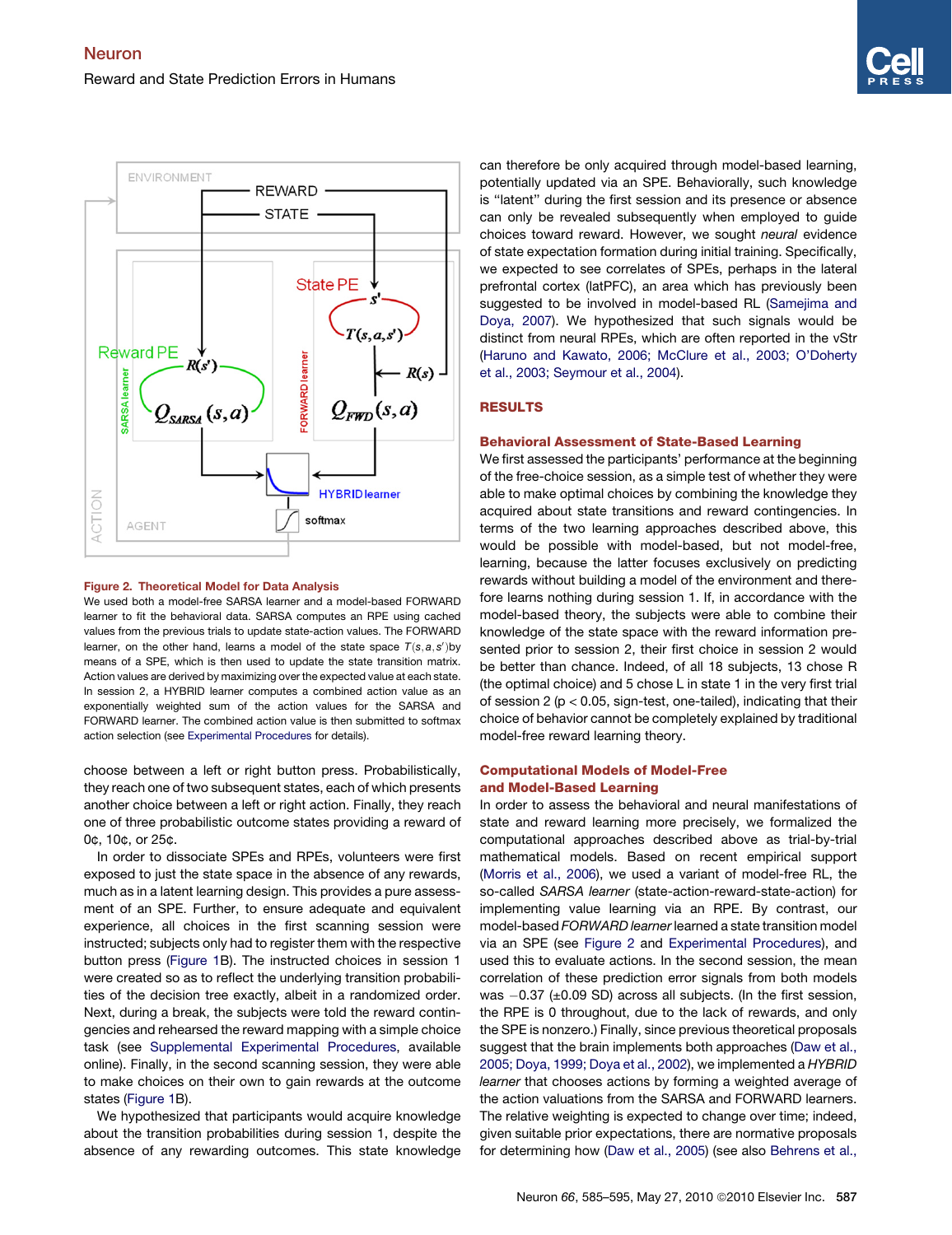| <b>Table 1. Behavioral Model Fit</b> |                      |            |                          |            |  |  |  |  |  |  |  |
|--------------------------------------|----------------------|------------|--------------------------|------------|--|--|--|--|--|--|--|
| Parameter                            | Actual<br>Experiment |            | Random Trial<br>Sequence |            |  |  |  |  |  |  |  |
| <b>SARSA</b> learning rate           | 0.20                 |            | $0.37(0.19 - 0.65)$      |            |  |  |  |  |  |  |  |
| FORWARD learning rate 0.21           |                      |            | $0.29(0.21 - 0.44)$      |            |  |  |  |  |  |  |  |
| Offset for exp. decay                | 0.63                 |            | $0.40(0.20 - 0.64)$      |            |  |  |  |  |  |  |  |
| Slope of exp. decay                  | 0.09                 |            | $0.53(0.20 - 0.93)$      |            |  |  |  |  |  |  |  |
| Inverse softmax<br>temperature       | 4.91                 |            | $3.75(2.22 - 4.82)$      |            |  |  |  |  |  |  |  |
|                                      | Lik                  | <b>AIC</b> | Lik                      | <b>AIC</b> |  |  |  |  |  |  |  |
| <b>SARSA</b>                         | 1217.94              | 2439.88    |                          |            |  |  |  |  |  |  |  |
| <b>FORWARD</b>                       | 1319.75              | 2643.49    |                          |            |  |  |  |  |  |  |  |
| <b>HYBRID</b>                        | 1202.28              |            | 2414.56 1256.56          | 2523.12    |  |  |  |  |  |  |  |

Model parameters, negative model likelihoods (Lik), and Akaike's Information Criterion (AIC), for the actual experiment and for the permutation analysis with random trial sequences. The latter lists the median parameter value from 1000 permutation samples and the interquartile range (25<sup>th</sup>–75<sup>th</sup> percentile).

[2007](#page-9-0)). Given the singularity of the transition from nonrewarded to rewarded trials, we built three simple models for the change in weighting over time, finding that an exponential decay from FORWARD to SARSA [\(Camerer and Ho, 1998\)](#page-9-0) [\(Figure 2](#page-2-0)) fitted best (see [Table S1](#page-9-0), available online).

#### Evaluating Behavioral Model Fit

These models not only make different predictions about the first free-choice trial, as examined thus far, but also about how subjects adjust their choice preferences, trial by trial, in response to feedback thereafter. In order to test whether either model or their combination best accounted for these adjustments, we fitted the free parameters for each model across subjects by minimizing the negative log-likelihood of the obtained choice data over the entire free-choice session. The fit parameters, the resulting model likelihoods, and Akaike's information criteria (AIC) are outlined in Table 1 (actual experiment). Thus fit, the HYBRID learner provided a significantly more accurate explanation of behavior than did SARSA or the FORWARD learner alone even after accounting for the different numbers of free parameters (likelihood ratio tests, HYBRID versus SARSA:  $\chi^2(2) = 21.32$ , p = 2.35  $\times$  10<sup>-5</sup>; HYBRID versus FORWARD:  $\chi^2$ (2) = 224.94, p = 0). The expected values and estimated state transition probabilities from all models are visualized in [Figure S2](#page-9-0) (available online) for the optimal choice trajectory. Finally, we also computed the probability of correctly predicted choices by our HYBRID model and a pseudo- $R^2$  measure for each participant ([Daw et al., 2006](#page-9-0)) that indicating how much better our HYBRID learner performs compared to a null model of random choices for each subject [\(Table S2](#page-9-0)).

#### Further Behavioral Evidence for Model-Based Learning

We conducted an additional analysis to demonstrate in great detail how behavioral choices are affected by model-based learning. Although the entirety of all predetermined trials in session 1 reflected the true transition probabilities exactly, the specific random sequence of these trials in each participant

would create different learning trajectories. If participants' beliefs about the transition probabilities were updated by error-driven model-based learning (with a fixed learning rate, as assumed in FORWARD), this may have left a bias toward the most recently experienced transitions, resulting in particular beliefs at the end of the session. These particular beliefs could in turn lead to subject-specific choice trajectories as session 2 progressed, which would be reflected in the fit of the model to those choices. Conversely, if the subjects did not learn anything about the transition probabilities from their particular transitions using an SPE (with a fixed learning rate), then we would not expect any influence of their particular sequence of trials in session 1 on their choices in session 2. Thus, in the case of no model-based learning in session 1, any sequence of trials (including the actually experienced sequence) should lead to the same quality of model fit to the choices, whereas in the case of state learning with the FORWARD model, we would expect a better model fit under the actual trial sequence compared to any other random sequence.

We tested this by refitting the model 1000 times using randomly permuted session 1 trial sequences and randomly permuted intermediate states (See [Supplemental Experimental](#page-9-0) [Procedures](#page-9-0) for details), and compared the model fit for the session 2 choices against the fit based on the actual trial sequence. The results of this additional analysis are presented in Table 1 (random trial sequence) and confirm that our participants had indeed acquired knowledge about the particular sequence of state transitions during the first session: 99.6% of permutation samples provided a poorer explanation of choices than the original ( $p = 0.004$ ).

In conclusion, the behavioral results indicate (1) that the participants successfully acquired knowledge about the state transition probabilities in session 1 through a model-based FORWARD learner and (2) that the participants' behavior reflects both model-based *and* model-free learning processes. This invites a search for their neural manifestations in terms of SPEs and RPEs.

#### Neural Signatures of RPE and SPE

We sought neural correlates of the prediction errors from both models. For this, we derived an RPE from the SARSA learner for session 2 and an SPE from the FORWARD learner for both sessions and included them as parametric modulators at the second decision state and the final outcome state in the single-subject analyses (see [Experimental Procedures](#page-7-0)). The voxel-wise parameter estimate (beta) for these regressors indicates how strongly a particular brain area covaries with these model-derived prediction errors. These beta images were included in a repeated-measures ANOVA at the second level testing for the effect of each error signal across the group (see [Experimental Procedures](#page-7-0)).

In order to determine those brain areas that covaried with the SPE, we pooled across both sessions and found significant effects bilaterally in the posterior intraparietal sulcus (pIPS) reaching on the left side into the superior parietal lobule and on the right side into the angular gyrus, and in the lateral prefrontal cortex (latPFC) (dorsal bank of the posterior inferior frontal gyrus [pIFG], see circled areas in [Figures 3](#page-4-0)A and 3B and [Table 2\)](#page-5-0). Other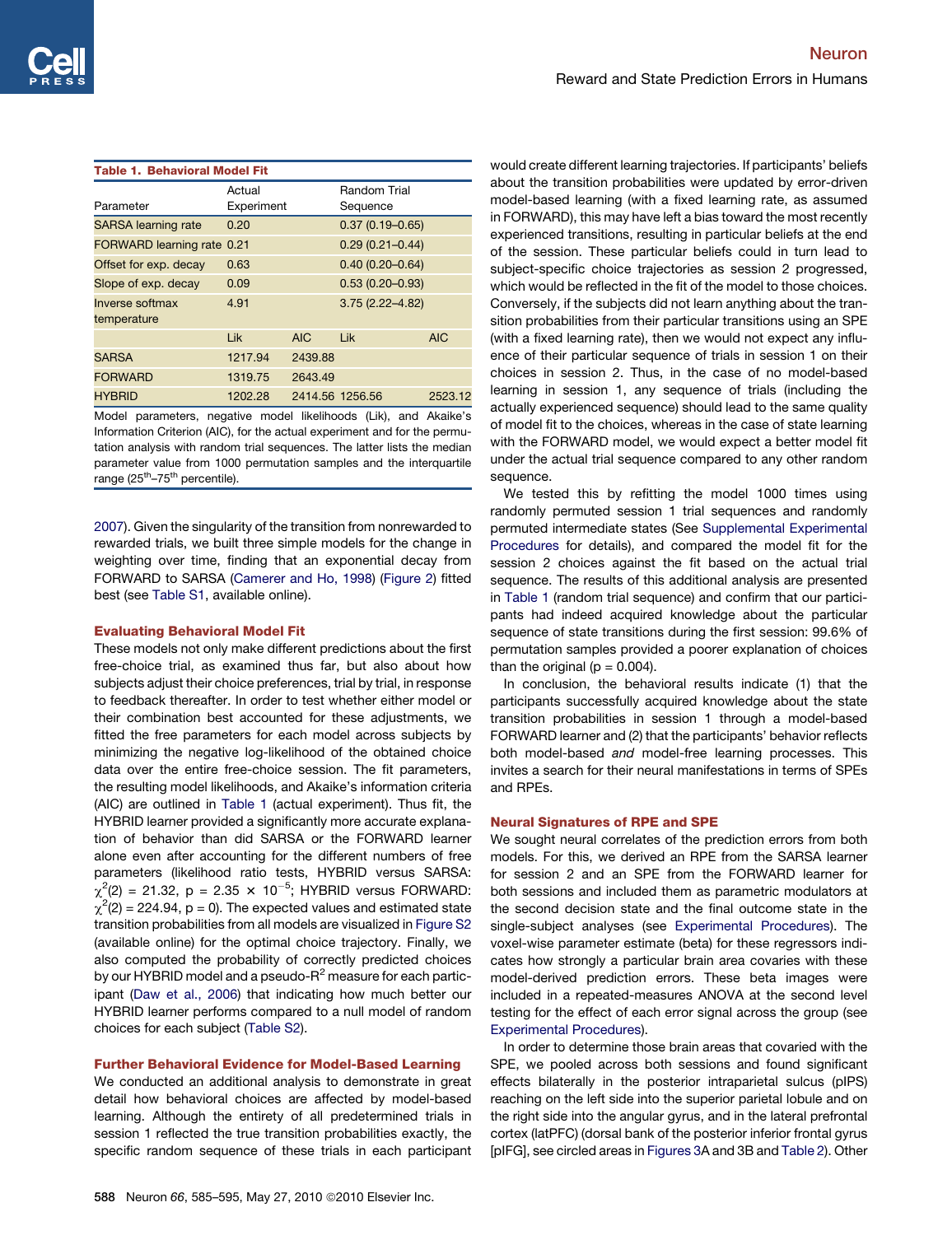

<span id="page-4-0"></span>

#### Figure 3. Neural Representations of State Prediction Errors and Reward Prediction Errors

The SPE is pooled across both scanning sessions, whereas the RPE is only available in the rewarded session 2. BOLD activation plots on the right are the average percent signal change (across subjects, error bars = SEM) for those trials in which the prediction error (PE) is low, medium, or high (33<sup>rd</sup>, 66<sup>th</sup>, and 100<sup>th</sup> percentile PE range). Data are extracted using a cross-validation procedure (leave-one-out) from the nearest local maximum from the coordinates listed in the [Table 2](#page-5-0) (circled areas, see [Experimental Procedures](#page-7-0) for details). Red = SPE, green = RPE. (A and B) Significant effect for SPE bilaterally in the intraparietal sulcus (ips) and lateral prefrontal cortex (lpfc). (C) Significant effects for RPE in the ventral striatum (vstr). Color codes in the SPMs correspond to  $p <$ 0.001 and  $p < 0.0001$  uncorrected.

the SPE signal in session 2 only, and then tested for a significant SPE representation in session 1 in a reduced spherical search volume (radius: 10 mm, p < 0.05, family-wise error [FWE] correction for search volume). This procedure ensures that the centers for the search volumes are selected in a way that is independent of the data in session 1. We found significant effects of SPE in session 1 bilaterally in latPFC and in the right pIPS/angular gyrus [\(Figure 4](#page-6-0)), confirming that these areas correlate with an SPE even in the absence of any reward information (see [Table 2\)](#page-5-0). To test for

effects visible in Figure 3A (e.g., inferior temporal gyrus) did not meet our statistical threshold for whole-brain correction and are not further discussed. The graphs show the average percent signal change (PSC) in BOLD activation across subjects for both prediction error signals on trials in which that error signal was low, medium, or high (bins defined at 33<sup>rd</sup>, 66<sup>th</sup>, and 100<sup>th</sup> percentile, see [Experimental Procedures](#page-7-0) for details). This reveals a linear increase in BOLD activation across trials with increasing SPEs, except for the left IPS, in which the increase in BOLD activation occurs only for trials with the highest SPE. In contrast, there is no such systematic relationship between BOLD activation and the RPE.

Conversely, when we tested for a correlation between BOLD activation and the RPE, we found a significant effect in the vStr (Figure 3C), consistent with previous accounts ([McClure et al.,](#page-10-0) [2003; O'Doherty et al., 2003\)](#page-10-0), but no effects for an SPE even at p < 0.001 uncorrected. The graph of the average PSC across subjects in this region shows the opposite pattern from that in the pIPS and latPFC: a linear increase in BOLD activity across trials with increasing RPE, but no such increase for the SPE.

In a follow-up analysis, to investigate the consistency of SPE results between the sessions, we identified the peak voxels for

*overlapping* voxels with SPE representations in both sessions, we employed a conjunction analysis [\(Nichols et al., 2005\)](#page-10-0) and found evidence that voxels in these regions were activated in both sessions at p < 0.001 uncorrected.

#### Relationship between Neural SPE Signal and Behavior

We next considered whether this neural correlate of an SPE is also behaviorally relevant for making better choices at the beginning of the free-choice session. To address this question, we correlated in each participant the parameter estimate for the SPE in those regions possessing a significant SPE representation in session 1 (bilateral latPFC and right pIPS, extracted and averaged from a 10 mm spherical volume centered on the group peak voxel) with the percent correct choices. The latter is a behavioral measure defined as the choice of the action with the highest expected value (reward magnitude  $\times$  true transition probability) (see [Figure S1\)](#page-9-0), and is independent of the computational models employed for the imaging analysis. We observed a significant correlation between the neural and the behavioral data of  $r = 0.57$  ( $p = 0.013$ ) in the right pIPS, but not in latPFC (left:  $r = 0.28$ ,  $p = 0.27$ ; right;  $r = 0.38$ ,  $p = 0.12$ ). This suggests that the degree to which pIPS encodes an SPE representation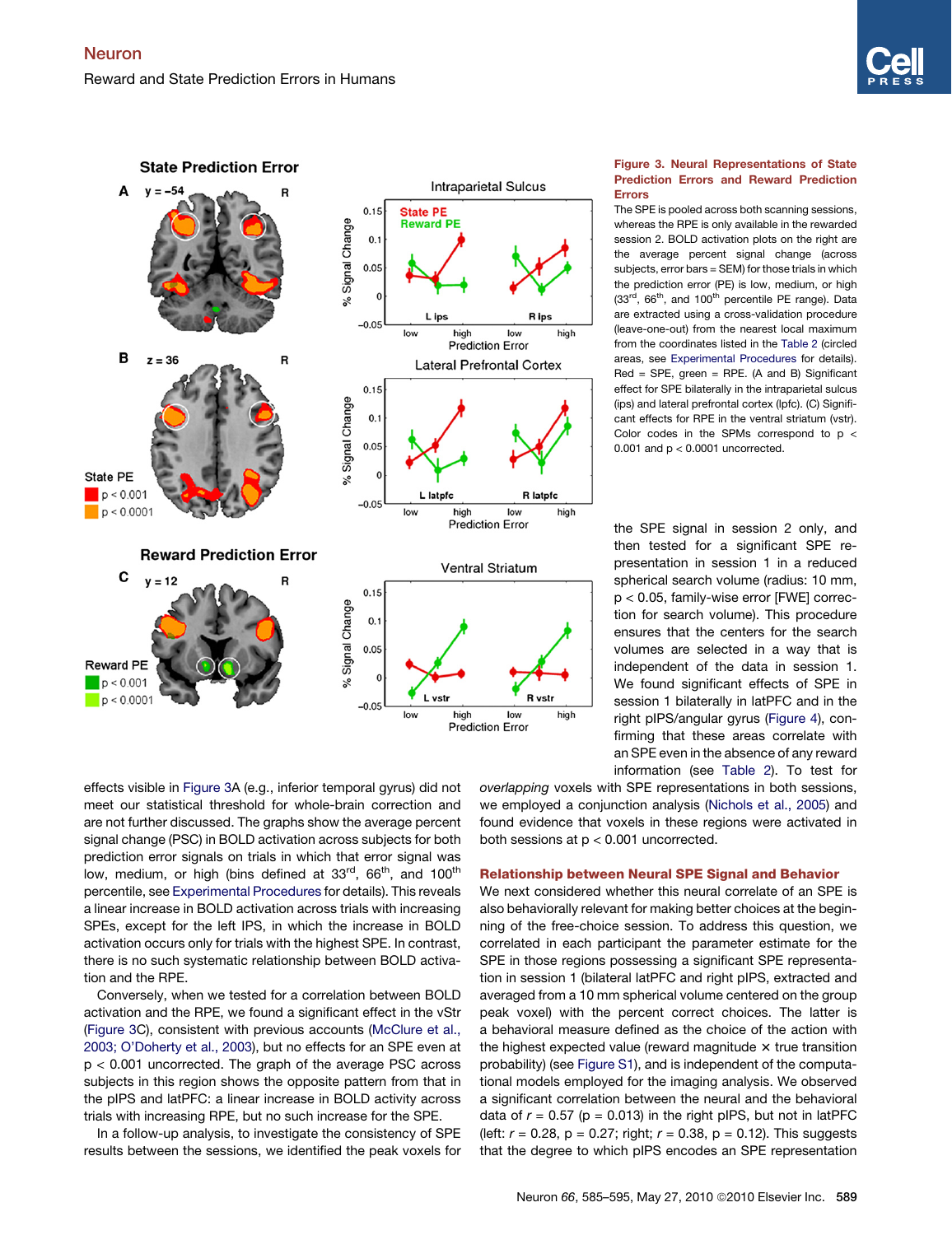<span id="page-5-0"></span>

| <b>Table 2. Statistical Results</b>                                                          |                        |              |                |              |       |      |      |             |
|----------------------------------------------------------------------------------------------|------------------------|--------------|----------------|--------------|-------|------|------|-------------|
| Contrast                                                                                     | Region                 | Hemi         | <b>BA</b>      | $\mathsf{x}$ | v     | z    | Z    | p           |
| Average SPE in both sessions                                                                 | post IPS/SPL           | L            | $\overline{7}$ | $-27$        | $-54$ | 45   | 5.29 | 0.004       |
|                                                                                              | post IPS/angular gyrus | R            | 40             | 39           | $-54$ | 39   | 5.12 | 0.009       |
|                                                                                              | latPFC (dorsal plFG)   | Г            | 44             | $-45$        | 9     | 33   | 5.62 | < 0.001     |
|                                                                                              | latPFC (dorsal pIFG)   | $\mathsf{R}$ | 44             | 45           | 12    | 30   | 4.73 | 0.049       |
| Reward prediction error in session 2                                                         | ventral striatum       | L            | 25             | $-12$        | 6     | $-9$ | 5.18 | 0.006       |
| SPE signals in session 1 (within sphere [10 mm radius]<br>based on SPE signals in session 2) | post IPS               | L            | $\overline{7}$ |              |       |      |      | n.s.        |
|                                                                                              | post IPS/angular gyrus | R            | 40             | 36           | $-66$ | 39   | 3.68 | $0.01*$     |
|                                                                                              | latPFC (dorsal plFG)   | Г            | 44             | $-39$        | 9     | 33   | 4.49 | $0.001*$    |
|                                                                                              | latPFC (dorsal plFG)   | $\mathsf{R}$ | 44             | 48           | 9     | 36   | 3.20 | $0.039*$    |
|                                                                                              |                        |              | 48             | 45           | 15    | 30   | 3.12 | $0.049*$    |
| Conjunction between SPE signals from both sessions                                           | latPFC (dorsal plFG)   | L            | 44             | $-39$        | 9     | 33   | 4.49 | $< 0.001**$ |
|                                                                                              | latPFC (dorsal pIFG)   | $\mathsf{R}$ | 44             | 48           | 9     | 36   | 3.20 | $0.001**$   |
|                                                                                              | post IPS/angular gyrus | R            | 40             | 33           | $-66$ | 39   | 3.75 | $< 0.001**$ |
|                                                                                              | post IPS/angular gyrus | R            | 40             | 39           | $-54$ | 39   | 3.31 | $< 0.001**$ |
| SPE in both session > unsigned reward prediction<br>error [abs(RPE)]                         | Post IPS/angular gyrus | R            | 40             | 36           | $-66$ | 39   | 5.49 | < 0.001     |

All peaks are corrected for the entire brain volume at p < 0.05 unless stated otherwise. (\*), corrected for 10 mm spherical search volume centered on the peak of the SPE contrast in session 2. (\*\*), uncorrected threshold of p < 0.001. IPS, intraparietal sulcus; SPL, superior parietal lobule; latPFC, lateral prefrontal cortex; pIFG, posterior inferior frontal gyrus; BA, Brodmann Area.

across subjects correlates significantly with the extent to which subjects deploy a forward model in guiding their choices at the beginning of session 2 (see [Figure 5\)](#page-6-0).

these findings suggest that the SPE signal we observe in parietal cortex and latPFC is unlikely to reflect a nonspecific arousal or attentional signal.

# Differentiating the SPE Signal from Nonspecific Attention or Salience

A possible explanation for the SPE signal is that it merely reflects a general attentional or salience signal, with subjects deploying greater attention on trials in which a given state was more unexpected, compared to those in which it was less unexpected. However, we might expect that attention would be grabbed equally by the delivery of unexpected rewards or omissions of reward, and certainly more by either of these than the unexpected presentations of the somewhat less behaviorally salient visual stimuli, which denote the different states in our task. Thus, we tested the null hypothesis that the areas identified as correlating with an SPE could be also explained by an unspecific surprise signal by examining the correlations between our fMRI data and the absolute value of our signed RPE signal [abs(RPE)], which exactly captures the unexpectedness of the delivery or omission of reward. This abs(RPE) signal correlated with a number of brain regions including an IPS locus anterior to where we found SPE correlates at  $p < 0.001$  uncorrected ([Figure S3](#page-9-0)). However, a direct comparison between SPE and abs(RPE) revealed a region of both posterior IPS that was significantly better explained by the SPE than by the abs(RPE) signal at  $p < 0.05$ corrected, as well as a region of latPFC that showed a difference at p < 0.001 uncorrected [\(Figure S4](#page-9-0)). We also tested whether the conjunction of SPE and abs(RPE) showed a significant effect in our target region, in order to assess whether these signals were even partially overlapping. No voxel survived the conjunction contrast, even at an uncorrected threshold. Taken together,

## **DISCUSSION**

We used a probabilistic Markov decision task to investigate the neural signatures of RPEs and SPEs associated with model-free and model-based learning. Our behavioral analysis demonstrated that participants successfully acquired knowledge about the state transition probabilities in the first nonrewarded session, in which only the model-based system could usefully learn. They were able to use that knowledge to make better choices at the beginning of the second, free-choice, session. Subsequent choices were most consistent with a hybrid account, combining model-based and model-free influences. However, we found that the supremacy of the model-based learner in the HYBRID declined rapidly over the course of continuing learning. In the imaging data we found trial-by-trial correlations of the modelbased SPE in the pIPS and latPFC, whereas a model-free RPE correlated with the BOLD signal in the vStr. The fMRI data, together with the computational modeling, therefore allowed us to assess a trial-by-trial parametric signal of latent expectation formation during the training phase, even though its behavioral consequences on choice are only observable in the rewarded phase of the task.

Our findings of neural correlates of our SPE signal in latPFC may relate to studies of human causal learning, which report activity in the region while subjects learn causal relationships between cues and consequences ([Fletcher et al., 2001\)](#page-9-0). Prediction errors have been proposed as a putative mechanism for guiding learning of such causal associations [\(Dickinson, 2001](#page-9-0)),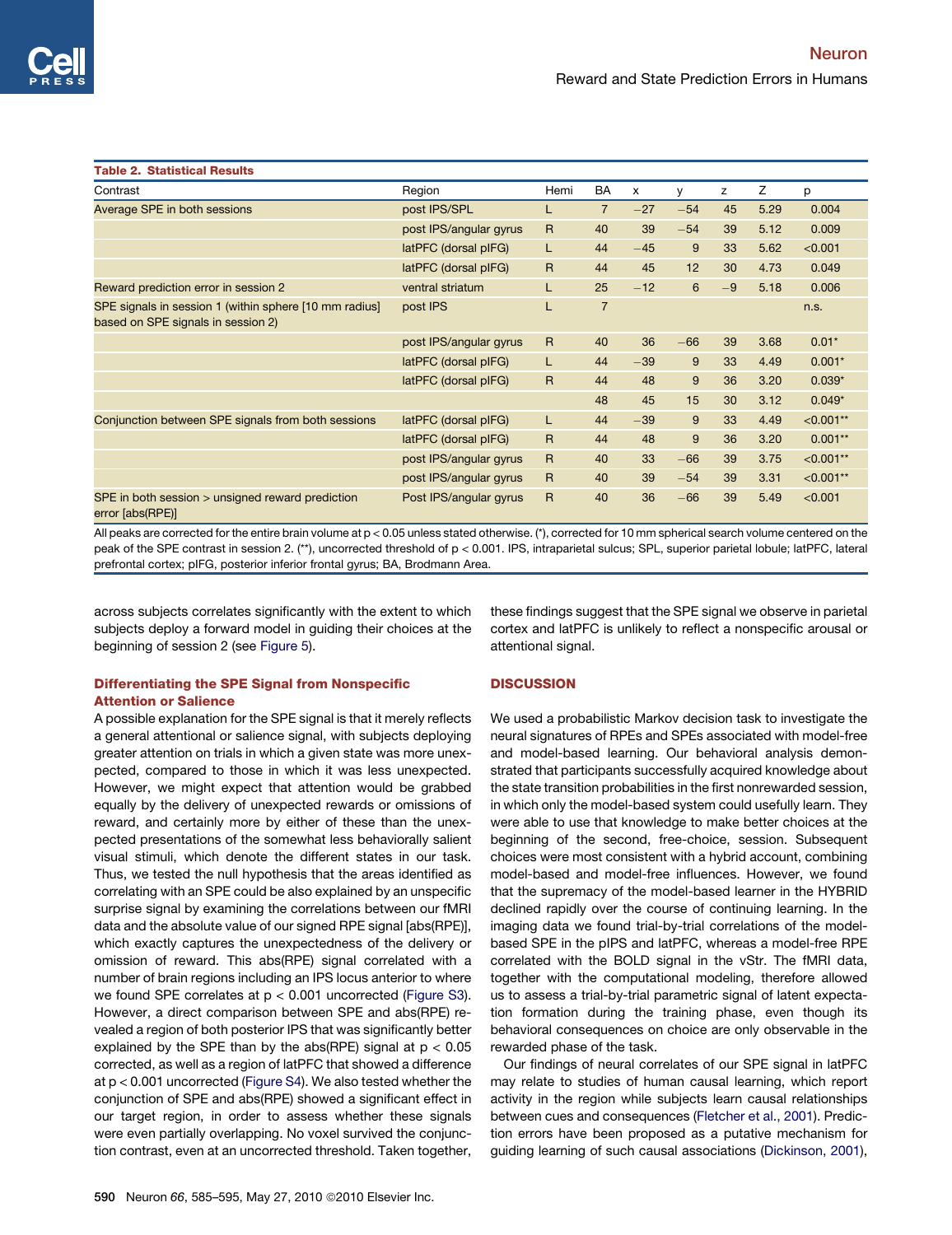<span id="page-6-0"></span>

although to our knowledge, the precise mathematical form of how such a putative causal learning error signal is implemented in the brain has not yet been specified [\(Fletcher et al., 2001](#page-9-0)), and previous imaging studies have not examined its trial-by-trial computational dynamics. Furthermore, recent recording studies in monkeys have associated neuronal activity in this area with sequential planning behavior [\(Mushiake et al., 2006](#page-10-0)) and with the monkey's performance during dynamic competitive games [\(Barraclough et al., 2004; Lee et al., 2004\)](#page-9-0). On these grounds the latPFC has been proposed to contribute toward the implementation of model-based RL, possibly in the form of Bayesian belief states [\(Samejima and Doya, 2007](#page-10-0)), an account consistent with our proposed role of this area in model-based RL. The present results, when taken together with these previous findings, could suggest a very general role for latPFC in learning probabilistic stimulus-stimulus associations.

The finding that BOLD activity in pIPS correlates with an SPE may be interpreted in the context of previous neurophysiological studies into the activity of neurons in the lateral intraparietal area (LIP) during saccadic decision-making. Putative pyramidal cells report expectations about as-yet unknown characteristics about



#### Figure 4. Neural Representations of the State Prediction Error in pIPS and latPFC Separately for Both Sessions

Data are extracted in the same way as in [Figure 3](#page-4-0) and plotted according to low, medium, or high SPE (error bars = SEM across subjects, see [Experimental Procedures](#page-7-0) for details). Color codes in the SPMs correspond to  $p < 0.001$  and  $p <$ 0.0001 uncorrected.

the state of the world [\(Gold and Shadlen,](#page-10-0) [2002](#page-10-0)), possibly coded in terms of the expected values of saccades [\(Platt and](#page-10-0) [Glimcher, 1999; Sugrue et al., 2004\)](#page-10-0). Other subregions of posterior parietal cortex (PPC) appear to be specialized for different movement modalities ([Cui](#page-9-0) [and Andersen, 2007](#page-9-0)), though less is known about their behavior with respect to decision variables. Under the view that the fMRI BOLD signal reflects in part the input into an area and intrinsic computations within it [\(Logothetis et al.,](#page-10-0) [2001](#page-10-0)), it is straightforward to envision the SPE input that we recorded as being

necessary for learning the structure of the environment necessary to support these predictions. The finding that SPE signals are present in pIPS while subjects are learning state transitions, even in the complete absence of reward (session 1 of our task), suggests that this region is involved also in pure state-learning, and not just in encoding value-based representations. Furthermore, it is interesting to note that SPE signal in right pIPS is predictive of subsequent successful choice behavior, whereas the same signal in the left latPFC is not. This underlines the importance of the state space representation that is built in the parietal cortex, and suggests that the latPFC, despite maintaining a similar representation of the SPE, may be concerned with integrating other learning signals too, and therefore does not exhibit the same clear link to subsequent choice behavior.

Unexpected events are often considered as leading to the deployment of attention, in the form of orienting or executive control. Further, the areas correlated with the SPE signal are thought to be involved in aspects of attention (the PPC with orienting/salience [\[Yantis et al., 2002](#page-10-0)] and frontal regions with executive control [[Corbetta et al., 2000; MacDonald et al.,](#page-9-0) [2000\]](#page-9-0)). Thus, it is natural to question whether this correlation is

#### Figure 5. Relationship between Neural Representation of an SPE and Choice Behavior

The y axis represents a measure for the strength of the relationship between BOLD activity and the SPE. The x axis shows a measure of correct performance. A ''correct choice'' was defined as the choice of the action with the highest optimal Q value in a particular state (see [Figure S4](#page-9-0) for details on the optimal  $Q$  values). Error bars = SEM across subjects.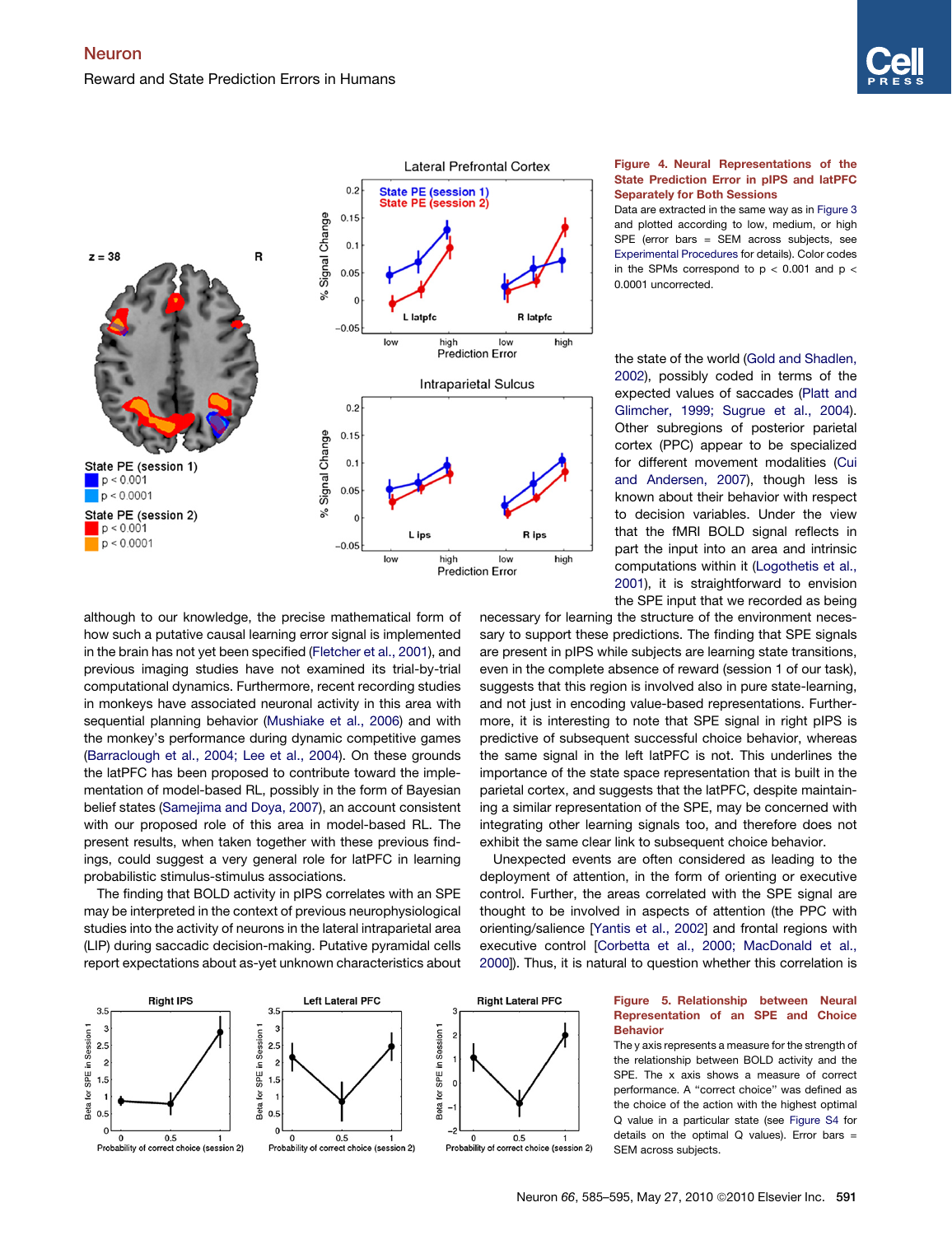<span id="page-7-0"></span>parasitic on some more general forms of attention. Our experimental design does not allow us to rule this out definitively; and indeed some models of associative learning use a signal akin to our SPE to control the assignment of salience for learning to particular stimuli [\(Pearce and Hall, 1980\)](#page-10-0), according to some accounts via a cholinergic pathway associated with the PPC ([Bucci et al., 1998\)](#page-9-0). In this context, the model-based approach used here would provide a computational account of the means by which such attention is allocated on a trial-by-trial basis, and of how those allocations change as a function of learning and experience. Our findings would then be novel evidence about the mechanisms underlying this form of learning. However, the appeal of this and other accounts that depend on salience is

weakened by the observation that the SPE is only a possibly minor but very specific subcomponent of a general surprise signal, which we would expect to be dominated by rewardinduced salience signals: unexpected delivery or omission of reward at the end of a trial. Our finding that our model-based SPE provided a significantly better account for the BOLD signal in pIPS and latPFC than an unsigned RPE ([Figure S4](#page-9-0)) provides direct evidence for the distinction between these two signals.

Similarly, we observed that the correlation with the SPE is present in the first session. The subjects' choices were instructed during this session, which likely requires less engagement of executive control processes compared to the freechoice decisions in the second session. Therefore, it seems unlikely that executive control is the sole reason for driving the correlation between frontal regions and the SPE.

More recently, neuronal correlates of perceptual learning have also been associated with data recorded from the PPC [\(Law and](#page-10-0) [Gold, 2008\)](#page-10-0). Because our stimuli (fractal images, see [Figure 1\)](#page-1-0) were selected for maximal discriminability in terms of color scheme and shape, low-level perceptual learning resulting in altered activation due to improvement in stimulus detection and discriminability was most likely minimized in our study and cannot account for the SPE signal found in pIPS. However, perceptual learning—in the sense of subtly changed perceptual representations due to reinforcement [\(Seitz and Dinse, 2007](#page-10-0)) may of course be engaged during the task, especially in session 2, although due to the absence of reinforcement in session 1, this explanation is unlikely to account for the state-learning signals observed throughout session 1 and 2.

In addition to the SPE signals we observed in pIPS and latPFC, we also found evidence of RPE signals in the vStr. This is consistent with many previous accounts ([McClure et al., 2003;](#page-10-0) [O'Doherty et al., 2003; Seymour et al., 2004](#page-10-0)). Our findings suggest that the two different types of learning signal are at least partly anatomically dissociable in the brain. Whereas the RPE is present predominantly in subcortical structures such as the striatum, appropriate to the rich input into this area from midbrain dopaminergic neurons [\(Haber, 2003\)](#page-10-0) known to broadcast this signal ([Schultz, 1998; Schultz et al., 1997\)](#page-10-0), the SPE was present instead in dorsal cortical areas, in the parietal and frontal lobes. The distinct neuroanatomical footprints of these signals could reflect the suggestion that they are being used to learn representations in two separate but interacting systems involved in behavioral control: a model-based (goal-directed) system that may involve a number of cortical areas in addition to parts of

anterior medial striatum, and a model-free (habitual) system that may depend predominantly on dopaminergic-striatal pathways [\(Balleine et al., 2007](#page-9-0)). However, the data presented here, in particular the weighted combination of both models in the hybrid account, suggests that both learning mechanisms act together to produce effective action selection rather than dualistic processing of two learning modules that exert separate control over choice behavior.

In conclusion, there is an impressive agreement from a wide variety of animal and human paradigms for the involvement of at least two systems in decision-making and control. The simpler of these two, associated with habits and model-free RL, has attracted a huge wealth of work, and there are ample studies (also confirmed here) elucidating its basic learning mechanisms driven by an RPE. By comparison, the more sophisticated, model-based system, with its rich adaptability and flexibility, has been more sparsely studied. Here, we have pinned down what is perhaps the most critical and basic signal for this system, namely the SPE. In particular, we showed that the two error signals are computed in partially distinct brain areas and illustrated how human choice behavior may emerge through the combination of the systems.

#### EXPERIMENTAL PROCEDURES

#### **Participants**

Twenty subjects were tested on the experimental paradigm. All subjects were recruited from the Caltech student population, were free of any neurological or psychiatric diseases, and had normal or corrected-to-normal vision. Informed consent was obtained from every subject and the study was approved by the Caltech Institutional Review Board.

Two subjects were excluded because they did not meet our criterion for minimal learning during the experiment: we compared the total amount of monetary rewards that the subjects obtained at the end of the experiment against a Monte-Carlo simulation of 10,000 randomly behaving agents and determined the upper 95<sup>th</sup> percentile of this distribution. Two subjects, whose outcome was not greater that this threshold, were excluded from the analyses. The remaining 18 subjects (8 females) had a mean age of 24 years  $(\pm 7.57 S D)$ .

#### Experimental Task

We designed a Markov decision task in which the subjects had to make two sequential choices ("LEFT" or "RIGHT"), one in each of two successive decision states in order to obtain a monetary outcome at the end state. Each state was signaled to the subject by a different fractal image (see [Fig](#page-1-0)[ure 1](#page-1-0)A for an example), which indicated to them that during the first two states they had the choice between left or right button press. The states were intersected by a variable temporal interval drawn from a randomly uniform distribution between 3 and 5 s. The intertrial interval was also sampled randomly from a uniform distribution between 5 and 7 s. Upon each state the subjects had 1 s to make the button press. If they failed to submit their choice in that time window the trials restarted from the beginning.

The layout of the state transitions followed that of a binary tree (see [Fig](#page-1-0)[ure 1](#page-1-0)A). The first state was always the same. Following the first left/right choice subjects transitioned into one of two different intermediate states with different state transition probabilities. Following the second left/right choice they transitioned into one of three different outcome states associated with different amount of monetary wins (0¢, 10¢, or 25¢) which were rescaled to 0, 0.4, and 1 for all behavioral modeling. The assignment of fractal images to states was randomized across subjects.

The experiment proceeded in two separate scanning sessions of 80 trials each. During the first session, all decisions were predetermined and the subjects simply had to register them. Subjects also received no rewards at the outcome states during this part of the experiment (see [Figure 1](#page-1-0)B). Taken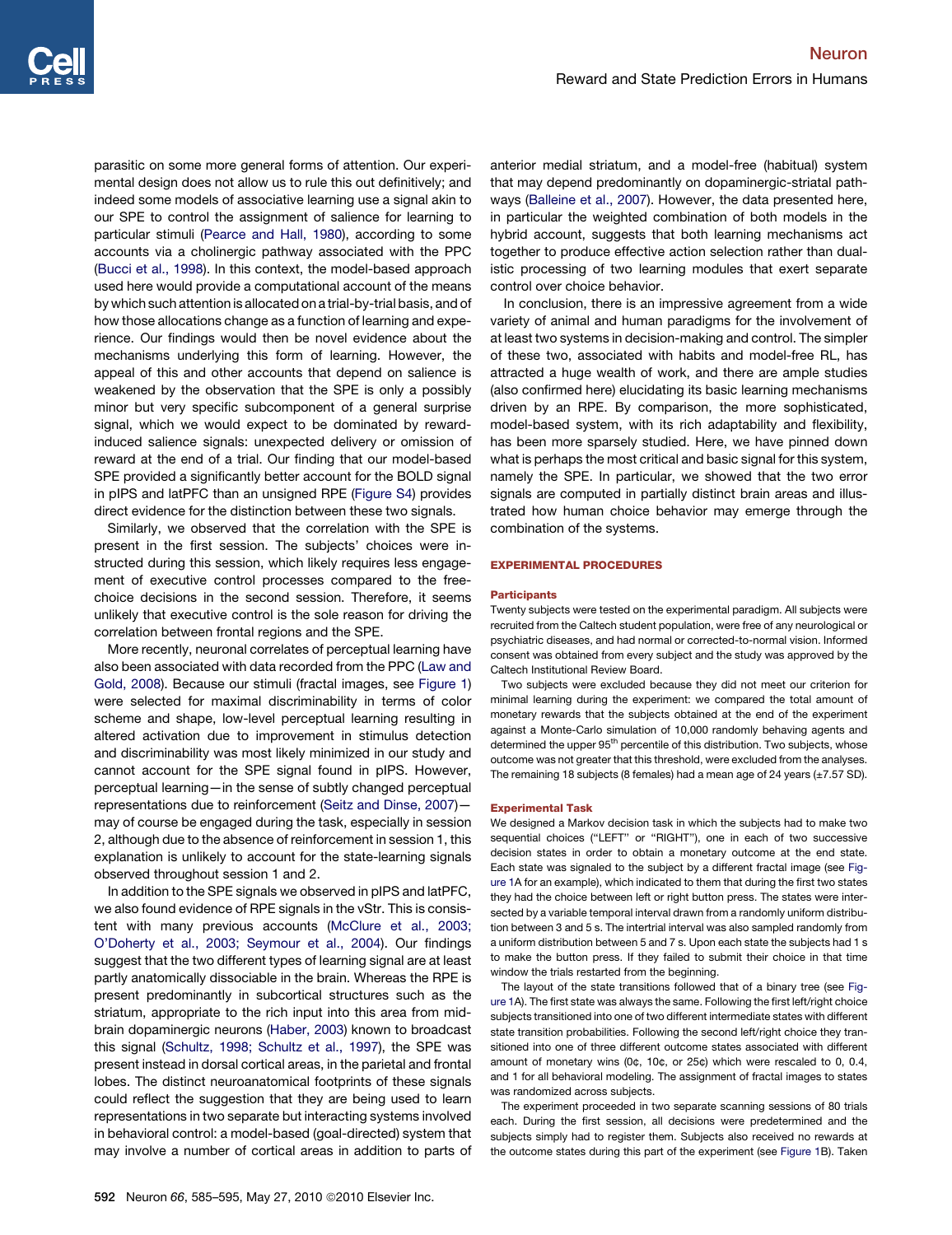together, all trials in this first session reflected the underlying transition probabilities exactly, but they were presented in a randomized order. Subsequently, during a break, subjects were exposed to the reward contingencies (see [Supplemental Experimental Procedures](#page-9-0)). Finally, in the second scanning session, subjects made their own choices and were rewarded at the outcome states.

#### Data Acquisition

Functional imaging was performed on a 3T Siemens (Erlangen, Germany) Trio scanner. Forty-five contiguous interleaved axial slices of echo planar T2\*-weighted images were acquired in each volume with a slice thickness of 3 mm and no gap (repetition time 2730 ms, echo time 30 ms, flip angle 80°, field of view 192 mm<sup>2</sup>, matrix size 64  $\times$  64). Slice orientation was tilted  $-30^\circ$  from the line connecting the anterior and posterior commissure to alleviate signal drop out in the orbitofrontal cortex [\(Deichmann et al., 2003\)](#page-9-0). We discarded the first four volumes to compensate for T1 saturation effects.

#### Image Processing

Image processing and statistical analyses were performed using SPM5 (available at <http://www.fil.ion.ucl.ac.uk/spm>). All volumes from all sessions were corrected for differences in slice acquisition, realigned to the first volume, spatially normalized to a standard echo planar imaging template included in the SPM software package [\(Friston et al., 1995](#page-10-0)) using fourth-degree B-spline interpolation, and finally smoothed with an isotropic 8 mm FWHM Gaussian filter to account for anatomical differences between subjects and to allow for valid statistical inference at the group level. Images contaminated by movement artifacts were identified using a velocity cutoff of 0.2 mm/TR. Furthermore, unphysiological global signal changes were identified using a cutoff for the global image mean of  $\pm$  2.5 SD above or below the sessionspecific mean. Nuisance regressors were created for these scans (with a single 1 for the questionable scan and 0 s elsewhere) to be included as covariates of no interest in the first-level design matrices.

#### Computational Learning Models

We implemented three learning models, which hypothesize different methods by which participants might use experience with states, actions, and rewards to learn choice preferences.

#### SARSA Learner

We derive an RPE by using a model-free SARSA learner, a variant of classic RL ([Sutton and Barto, 1998](#page-10-0)) (see also [Figure 2\)](#page-2-0). The name refers to the experience tuple  $\langle s, a, r, s', a' \rangle$ , where s and s' refer to the current and next state, a and  $a'$  to the current and next action, and *r* represents the obtained rewards. The learner attempts to estimate a "state-action value"  $Q_{\text{SARSA}}(s, a)$  for each state and action. These values are initialized to 0 at the start of the experiment, and then at each step of the task the value of the state and action actually experienced,  $Q_{SARSA}(s, a)$ , is updated in light of the reward obtained in the next state,  $r(s')$  and the estimated value  $Q_{SARSA}(s', a')$  of the next state and action. In particular, an RPE  $\delta_{RPE}$  is computed as:

$$
\delta_{\text{RPE}} = r(s') + \gamma Q_{\text{SARSA}}(s',a') - Q_{\text{SARSA}}(s,a)
$$

where  $\gamma$  is the temporal discount factor, which we fixed to  $\gamma = 1$  because the two-step task does not allow subjects to choose between rewards at different delays.

The RPE is used to update the state-action value as:

$$
Q_{SARSA}(s, a) = Q_{SARSA}(s, a) + \alpha \delta_{RPE}
$$

where  $\alpha$  is a free parameter controlling the SARSA learning rate.

#### FORWARD Learner

We used a dynamic programming approach to implement a FORWARD learner, which utilizes experience with state transitions to update an estimated state transition matrix  $T(s, a, s')$ of transition probabilities. Each element of  $T(s, a, s')$  therefore holds the current estimate of the probability of transitioning from state *s* to *s'* given action *a*. These transitions are initialized to uniform distributions connecting each state and action to those on the next level of

$$
\delta_{SPE} = 1 - T(s, a, s')
$$

and updates the probability  $T(s, a, s')$  of the observed transition via:

$$
T(s, a, s') = T(s, a, s') + \eta \delta_{SPE}
$$

where  $\eta$  is a free parameter controlling the FORWARD learning rate. The estimated probabilities for all states not arrived in (i.e., for all states s" other than s') are reduced according to  $T(s, a, s'') = T(s, a, s'') \cdot (1 - \eta)$ , to ensure that the distribution remains normalized.

Estimated transition probabilities are used together with the rewards at the end states, *r*(*s*) (which were taken as given since the participants were instructed in them), to compute the state-action value  $Q_{FWD}$  as the expectation over the value of the successor state. This is done by dynamic programming, i.e., recursively evaluating the Bellman equation defining the state-action values at each level in terms of those at the next level. Here,  $Q_{FWD}(s, a) = 0$ for the terminal reward states at the bottom of the tree, and for the other states:

$$
Q_{FWD}(s, a) = \sum_{s'} T(s, a, s') \times (r(s') + \arg \max_{a'} Q_{FWD}(s', a')).
$$

#### HYBRID Learner

We considered a third, HYBRID learner, which combines state-action value estimates from both SARSA and FORWARD learners into a single set of value estimates. The model assumes that the two sets of state-action value estimates are combined according to a weighted average. We assume that the relative weight accorded to the two functions in determining the hybrid state-action valuations (and thus choice behavior) can change over the course of the free-choice scanning session (session 2). Following [Camerer and Ho](#page-9-0) [\(1998\)](#page-9-0), we characterize the form of this change with an exponential function:

 $w_t = l \times e^{-kt}$ 

where  $w_t$  is the trial-specific weight term for trial number *t*, and *l* and *k* are two free parameters describing the form of the exponential decay (*l*: offset, *k*: slope).

Q values for the HYBRID learner are then computed as a weighted sum of the estimates from the two other learners, on trial *t*:

$$
Q_{HYB}(s,a) = w_t \times Q_{FWD}(s,a) + (1 - w_t) \times Q_{SARSA}(s,a).
$$

#### Action Selection

Each of the models additionally assumes that participants select actions stochastically according to probabilities determined by their state-action values through a softmax distribution:

$$
P(s, a) = \frac{\exp(\tau \times Q(s, a))}{\sum_{b=1}^{n} \exp(\tau \times Q(s, b))}
$$

where *Q* is  $Q_{SARSA}$ ,  $Q_{FWD}$ , or  $Q_{HYB}$ , depending on the model, and the free "inverse temperature" parameter  $\tau$  controls how focused the choices are on the highest valued action.

We fit each model's free parameters to the behavioral data by minimizing the negative log-likelihood  $-\sum \log(P(s, a))$  of the obtained choices *a* given the previously observed choices and rewards, summed over all subjects and trials. The HYBRID learner has five free model parameters  $(\alpha, \eta, \tau, l, \text{ and } k)$ ; the SARSA and FORWARD learners each have 2 ( $\alpha$  or  $\eta$ , and  $\tau$ ). We estimated a single set of parameters for all participants because the unregularized maximum likelihood estimators tend to be very noisy in individual subjects, leading to very different and sometimes even outlying parameter estimates. In addition, the resulting regressors for this kind of ''model-based fMRI'' data analysis tend to perform poorly. A single set of parameters, as frequently employed in our recent work (Daw et al., 2006; Gershman et al., 2009; Gläscher [et al., 2009](#page-9-0)) imposes a simple but efficient regularization that stabilizes the estimated model parameters. Goodness of fit was compared between models, taking into account the different numbers of free parameters using likelihood ratio tests and AIC.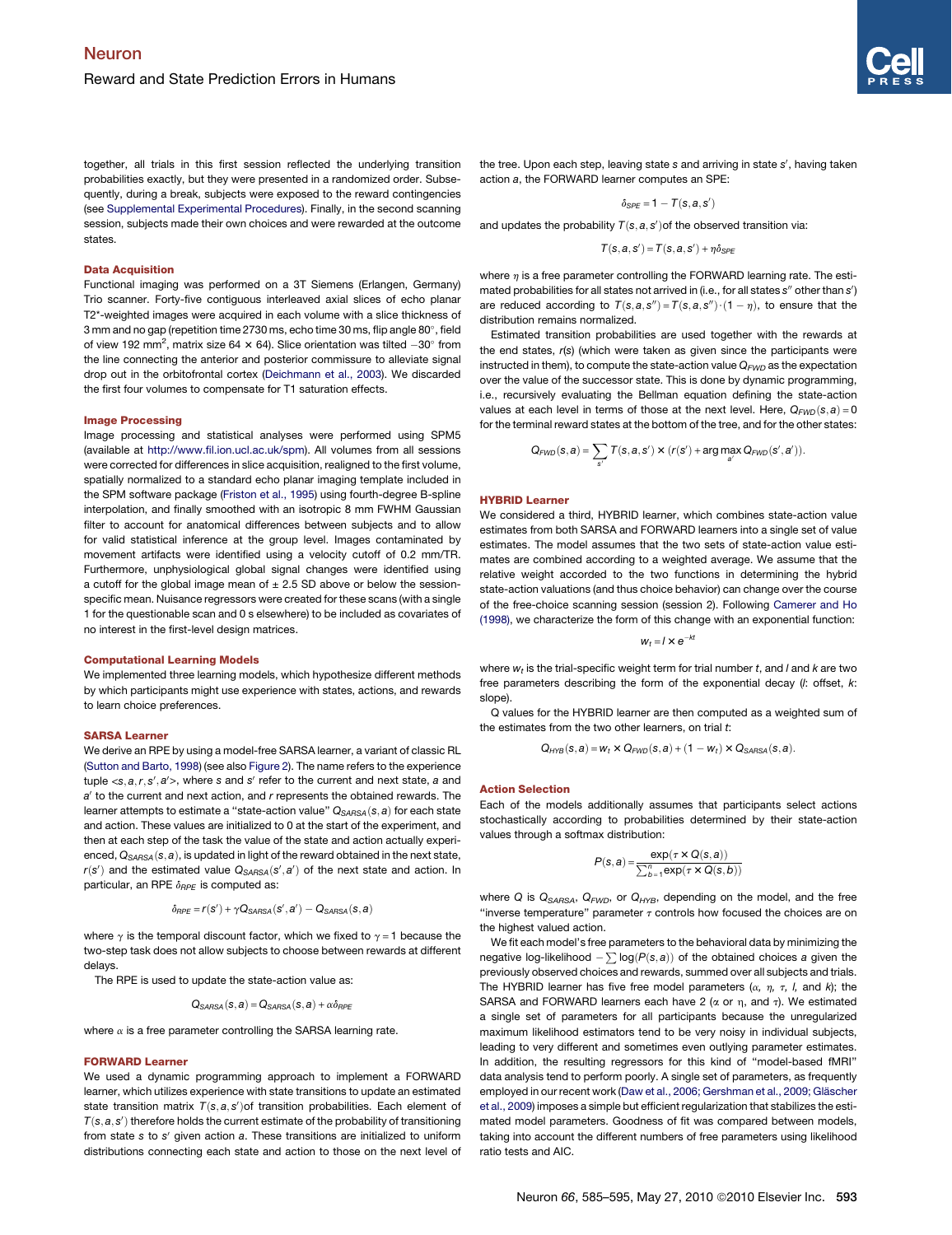#### <span id="page-9-0"></span>Statistical Analysis of Functional Imaging Data

The analysis of the functional imaging commenced with single-subject analyses. We created subject-specific design matrices containing the following regressors: (1) three regressors encoding the average BOLD response at each of the three states (two choice states, one outcome state); (2) two regressors encoding the model-derived prediction error signals (RPE and SPE) modeled at the time of state 2 and the outcome; (3) two regressors of model-derived value signals modeled at the time of state 1 and state 2 (not further analyzed in this paper); (4) a nuisance partition containing regressors modeling the individual scans that were identified as contaminated by movement and unphysiological global signal change (see Image Processing subsection above); and (5) a nuisance partition containing six regressors that encoded the movement displacement as estimated from the affine part of the image realignment procedure. Because subjects did not receive any reward information in session 1, we only included the SPE signal; all other model-derived variables were 0 throughout the entire session 1 because of the lack of reward information. Both error signals were entered unorthgonalized into the first-level design matrices.

These subject-specific design matrices were estimated and three beta images for the prediction error signals (SPE from both sessions, RPE from session 2) were entered into a repeated-measures ANOVA with factors *error* (RPE, SPE) and *session* (sess1, sess2) correcting for nonspherical distribution of the error term to test for a significant effect across the entire group.

We set our statistical threshold to  $p < 0.05$  FWE corrected for the entire brain volume. The areas surviving these corrected thresholds are listed in [Table 2](#page-5-0) and are discussed in the main paper. However, for display purposes we show the statistical maps with the significant correlation with both prediction errors at  $p < 0.001$  and  $p < 0.0001$ .

For the analysis about the consistency of SPE signal in pIPS and latPFC, we insure independence of voxel selection by first identifying the cluster peaks in these regions for the SPE signal in the rewarded session 2. We then defined a spherical search volume (radius: 10 mm) around these peaks and identified significant correlations (p < 0.05, FWE for the reduced search volume) between the SPE and the BOLD signal in the independent session 1. For a formal statistical test of *identical* voxels in session 1 and 2 that exhibit the correlation with the SPE signal, we also employed a conjunction analysis [\(Nichols et al., 2005](#page-10-0)) at an uncorrected statistical threshold of p < 0.001.

Plots of the data were created using the rfxplot toolbox for SPM5 (Glä[scher,](#page-10-0) [2009](#page-10-0)), which is capable of dividing a parametric modulator into different bins and estimating the average BOLD response for each bin. We extracted the data for the plots of PSC in [Figures 3 and 4](#page-4-0) using a cross-validation leave-one-out procedure: we re-estimated our second-level analysis (repeated-measures ANOVA, see above) 18 times, always leaving out one subject. Starting at the peak voxels for the SPE signal in IPS and PFC and for the RPE in vStr, we selected the nearest maximum in these cross-validation second-level analyses. From that new voxel we extracted the data from the left-out subject and sorted all trials into three bins according to the size of the SPE, and defined by the  $33^{\text{rd}}$ , 66<sup>th</sup>, and 100<sup>th</sup> percentile of the SPE range. Then three new onset regressors containing all trials of each bin were created and estimated for each left-out subject. The parameter estimates of these onset regressors represent the average height of the BOLD response for all trials in each bin. The data plots in [Figures 3 and 4](#page-4-0) are the average (across all left-out subjects in the cross-validation analyses) parameter estimates (betas) converted to PSC for these three regressors.

#### SUPPLEMENTAL INFORMATION

Supplemental Information for this article includes four figures, two tables, and Supplemental Experimental Procedures and can be found with this article online at [doi:10.1016/j.neuron.2010.04.016](http://dx.doi.org/doi:10.1016/j.neuron.2010.04.016).

#### ACKNOWLEDGMENTS

This work was supported in part by the Akademie der Naturforscher Leopoldina LPD Grant 9901/8-140 (J.G.), by grants from the National Institute of Mental Health to J.P.O.D., by grants from the Gordon and Betty Moore

Accepted: March 26, 2010 Published: May 26, 2010

#### REFERENCES

Balleine, B.W., Delgado, M.R., and Hikosaka, O. (2007). The role of the dorsal striatum in reward and decision-making. J. Neurosci. *27*, 8161–8165.

Barraclough, D.J., Conroy, M.L., and Lee, D. (2004). Prefrontal cortex and decision making in a mixed-strategy game. Nat. Neurosci. *7*, 404–410.

Bayer, H.M., and Glimcher, P.W. (2005). Midbrain dopamine neurons encode a quantitative reward prediction error signal. Neuron *47*, 129–141.

Behrens, T.E., Woolrich, M.W., Walton, M.E., and Rushworth, M.F. (2007). Learning the value of information in an uncertain world. Nat. Neurosci. *10*, 1214–1221.

Bucci, D.J., Holland, P.C., and Gallagher, M. (1998). Removal of cholinergic input to rat posterior parietal cortex disrupts incremental processing of conditioned stimuli. J. Neurosci. *18*, 8038–8046.

Camerer, C., and Ho, T.H. (1998). Experience-Weighted Attraction Learning in Coordination Games: Probability Rules, Heterogeneity, and Time-Variation. J. Math. Psychol. *42*, 305–326.

Corbetta, M., Kincade, J.M., Ollinger, J.M., McAvoy, M.P., and Shulman, G.L. (2000). Voluntary orienting is dissociated from target detection in human posterior parietal cortex. Nat. Neurosci. *3*, 292–297.

Courchesne, E., Hillyard, S.A., and Galambos, R. (1975). Stimulus novelty, task relevance and the visual evoked potential in man. Electroencephalogr. Clin. Neurophysiol. *39*, 131–143.

Cui, H., and Andersen, R.A. (2007). Posterior parietal cortex encodes autonomously selected motor plans. Neuron *56*, 552–559.

D'Ardenne, K., McClure, S.M., Nystrom, L.E., and Cohen, J.D. (2008). BOLD responses reflecting dopaminergic signals in the human ventral tegmental area. Science *319*, 1264–1267.

Daw, N.D., Niv, Y., and Dayan, P. (2005). Uncertainty-based competition between prefrontal and dorsolateral striatal systems for behavioral control. Nat. Neurosci. *8*, 1704–1711.

Daw, N.D., O'Doherty, J.P., Dayan, P., Seymour, B., and Dolan, R.J. (2006). Cortical substrates for exploratory decisions in humans. Nature *441*, 876–879.

Deichmann, R., Gottfried, J.A., Hutton, C., and Turner, R. (2003). Optimized EPI for fMRI studies of the orbitofrontal cortex. Neuroimage *19*, 430–441.

Delgado, M.R., Nystrom, L.E., Fissell, C., Noll, D.C., and Fiez, J.A. (2000). Tracking the hemodynamic responses to reward and punishment in the striatum. J. Neurophysiol. *84*, 3072–3077.

Delgado, M.R., Gillis, M.M., and Phelps, E.A. (2008). Regulating the expectation of reward via cognitive strategies. Nat. Neurosci. *11*, 880–881.

Dickinson, A. (2001). Causal learning: an associative analysis. Q. J. Exp. Psychol. *54B*, 3–25.

Dickinson, A., and Balleine, B. (2002). The role of learning in motivation. In Stevens' Handbook of Experimental Psychology, C. Gallistel, ed. (New York, NY: Wiley).

Doya, K. (1999). What are the computations of the cerebellum, the basal ganglia and the cerebral cortex? Neural Netw. *12*, 961–974.

Doya, K., Samejima, K., Katagiri, K., and Kawato, M. (2002). Multiple modelbased reinforcement learning. Neural Comput. *14*, 1347–1369.

Fabiani, M., and Friedman, D. (1995). Changes in brain activity patterns in aging: the novelty oddball. Psychophysiology *32*, 579–594.

Fletcher, P.C., Anderson, J.M., Shanks, D.R., Honey, R., Carpenter, T.A., Donovan, T., Papadakis, N., and Bullmore, E.T. (2001). Responses of human frontal cortex to surprising events are predicted by formal associative learning theory. Nat. Neurosci. *4*, 1043–1048.